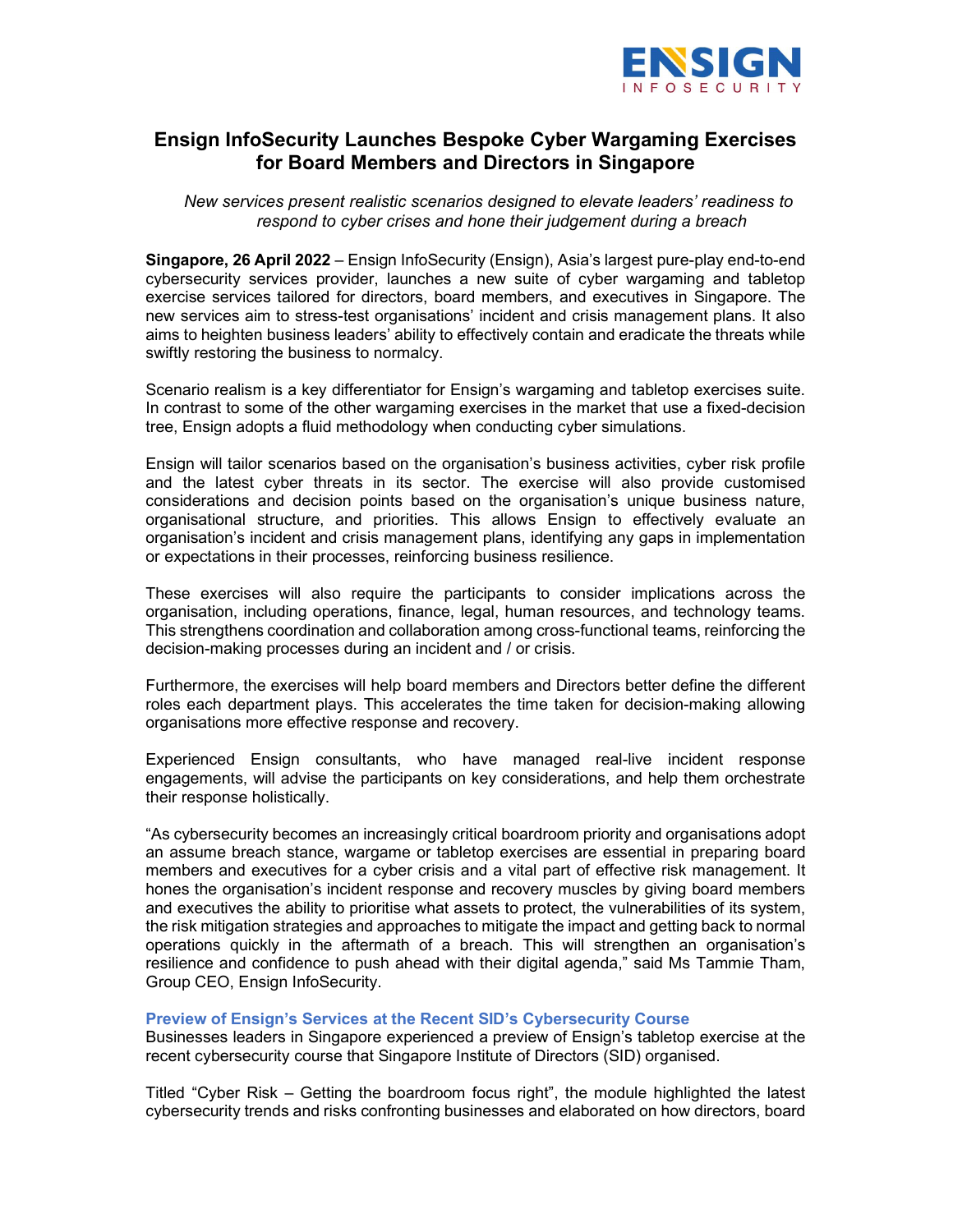

members and executives can accurately assess their company's cyber competencies to tackle the latest threats.

Ensign's consultants conducted an exercise with a Ransom-and-Breach scenario during this session. The attendees got to experience first-hand the realistic implications of a doubleextortion Ransomware attack and the decisions needed to respond and recover from this type of cyber crisis.

"For every new technology that cybersecurity professionals invent, it's only a matter of time until malicious actors find a way around it. For board of Directors, this requires developing new ways to carry out their fiduciary responsibility to shareholders, and oversight responsibility for managing business risk. Directors cannot abdicate oversight of cybersecurity or simply delegate it to operating managers. They must be knowledgeable leaders who prioritise cybersecurity and personally demonstrate their commitment." said Ms Poh Mui Hoon, SID Council Member.



Panelists speaking with participants at the "Cyber Risk – Getting the boardroom focus right" cybersecurity course organised by the Singapore Institute of Directors (SID) – (from left: Ms Poh Mui Hoon, SID Council Member; Mr David Koh, Chief Executive of The Cyber Security Agency of Singapore (CSA); Mr Nathaniel Callens, Chief Information Security Officer, Grab; Ms Tammie Tham, Group Chief Executive Officer, Ensign InfoSecurity)

The session also included a panel discussion that delved into a number of concerns among senior management, including the boards' role in managing cybersecurity and setting the budget for cybersecurity. The panel, moderated by Ms Poh, featured prominent cybersecurity leaders in Singapore, namely:

- o Mr David Koh, Chief Executive of The Cyber Security Agency of Singapore (CSA),
- o Ms Tammie Tham, Group Chief Executive Officer, Ensign InfoSecurity, and
- o Mr Nathaniel Callens, Chief Information Security Officer, Grab.